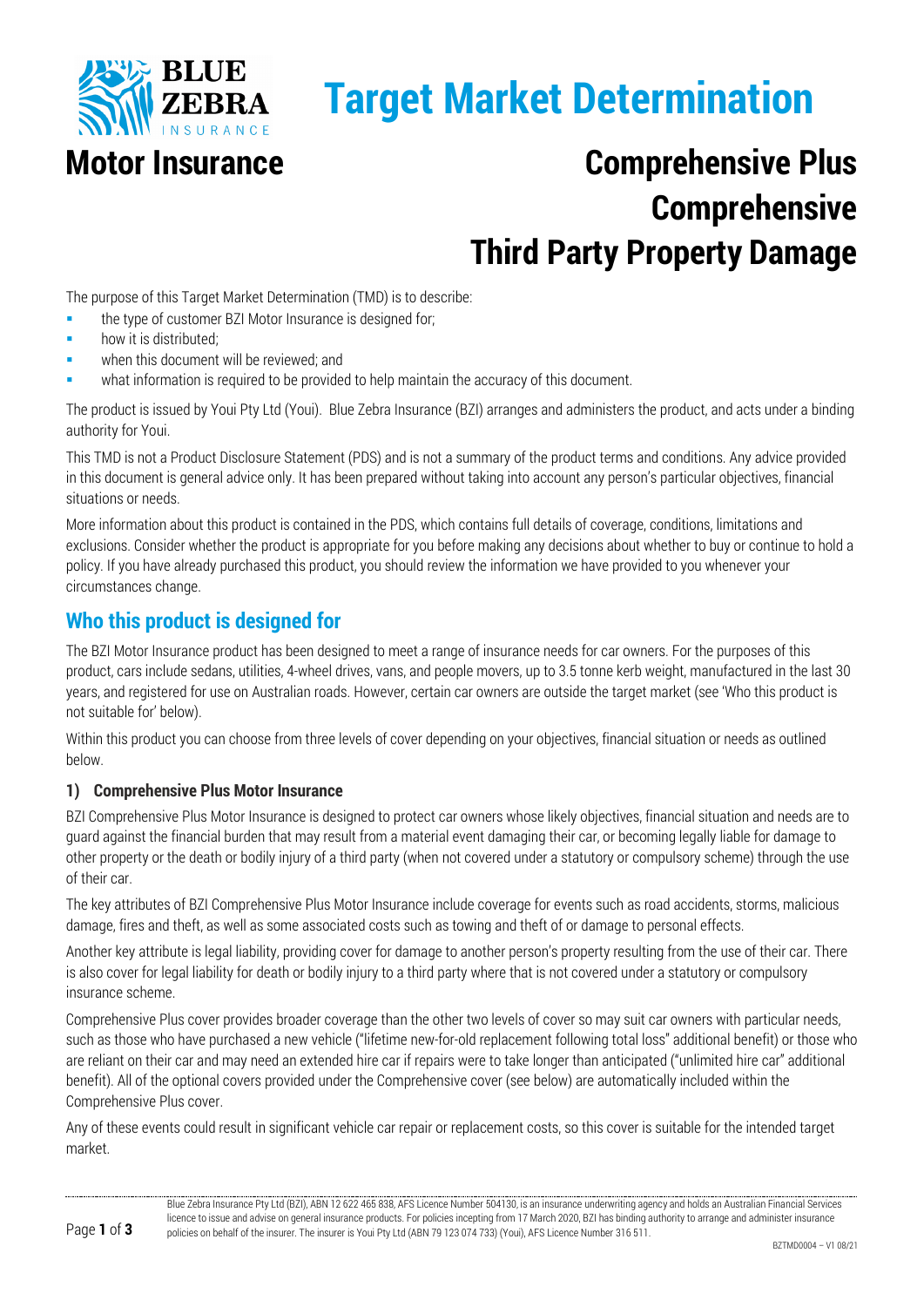

# **Target Market Determination**

#### **Motor Insurance**

**Comprehensive Plus, Comprehensive & Third Party Property Damage**

#### **2) Comprehensive Motor Insurance**

BZI Comprehensive Motor Insurance is designed to protect car owners whose likely objectives, financial situation and needs are to guard against the financial burden that may result from a material event damaging their car, or becoming legally liable for damage to other property or the death or bodily injury of a third party (when not covered under a statutory or compulsory scheme) through the use of their car.

The key attributes of BZI Comprehensive Motor Insurance include coverage for events such as road accidents, storms, malicious damage, fires and theft as well as some associated costs such as towing and theft of or damage to loss of personal effects.

Another key attribute is legal liability, providing cover for damage to another person's property resulting from the use of their car. There is also cover for legal liability for death or bodily injury to a third party where that is not covered under a statutory or compulsory insurance scheme.

Any of these events could result in significant vehicle car repair or replacement costs, so this cover is suitable for the intended target market.

Under Comprehensive cover, there are also some optional covers for purchase to meet more specific objectives, financial situation and needs of car owners. Where included on the policy, these optional covers are further key attributes of the product:

- (a) **Windscreen excess waiver** –is designed for car owners who may be more susceptible to windscreen damage by offering one excess free claim per period of insurance where the damage relates only to the windscreen, or window, mirror or sunscreen glass.
- (b) **Hire car extension**  is designed for car owners who require access to a vehicle should their primary vehicle be damaged by providing a hire car for up to 14 days when the car insured under the policy is being repaired (or equivalent travel expenses if a hire car is not chosen or cannot be provided).
- (c) **Roadside assistance** is designed for car owners who also require services designed to get them and their vehicles mobile again by providing 24-hour 7-day Australia-wide assistance for situations where the car has broken down or is unable to be driven. For example, if the car has a flat tyre, a flat battery, has run out of fuel, or the keys have been locked inside it.

#### **3) Third Party Property Damage Motor Insurance**

Third Party Property Damage cover is designed for owners of cars, whose likely objectives, financial situation and needs are to guard against the financial burden that may result from becoming legally liable for damage to other property or the death or bodily injury of a third party (when not covered under a statutory or compulsory scheme) through the use of their car. This cover is designed for car owners who have the means to repair or replace their own car if it is accidentally damaged.

The key attribute of BZI Third Party Property Damage Motor Insurance is protection against legal liability for damage to another person's property or supplementary bodily injury resulting from the use of their car, such as in a collision.

Another key attribute is cover of up to \$5,000 for damage to the insured car caused by an uninsured vehicle. The accident must be the fault of the other driver and BZI need to be provided with their details.

This product is suitable for the target market because it limits their financial loss from accidents to the value of their own car plus any applicable excess.

## **Who this product is not suitable for**

BZI Motor Insurance is not suitable for car owners whose car:

- will be driven by someone who does not have a valid licence to drive in Australia;
- **is used for hire, fare or reward (including ridesharing):**
- is over 3.5 tonnes kerb weight;
- is over 30 years old, such as a classic car;
- will be used for racing, trials, contests or other events; or
- is unroadworthy or unsafe.

#### **Distribution conditions**

BZI Motor Insurance can only be purchased through an intermediary authorised by BZI. BZI has contractual arrangements with brokers (including their Authorised Representatives) who are appropriately licensed to sell their products, and as part of their licensing these brokers have adequate training to provide this product to their customers. BZI has a range of supervision and monitoring procedures,